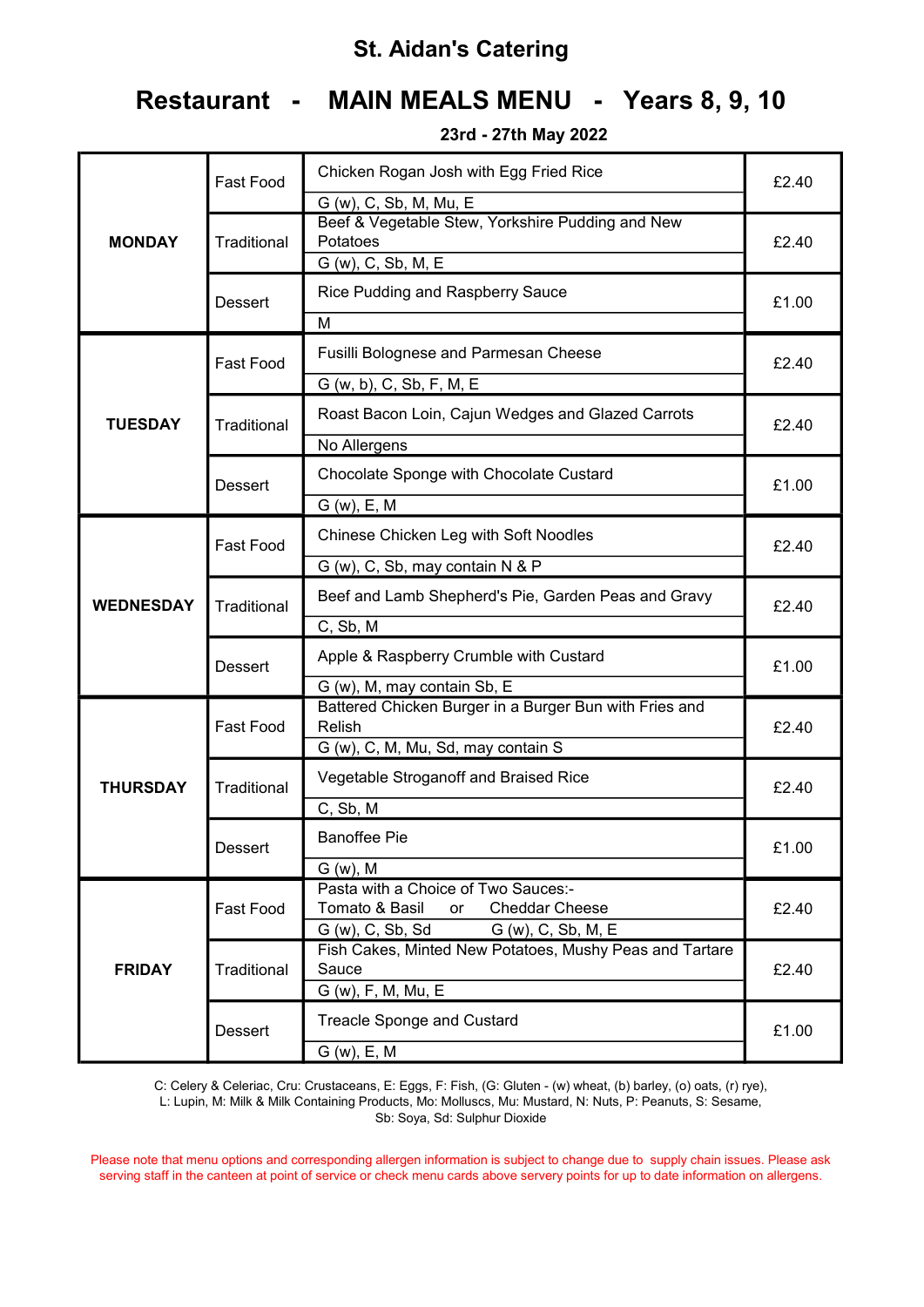## Restaurant - LIGHTER OPTIONS MENU - Years 8, 9, 10

#### 23rd - 27th May 2022

#### A Selection of Freshly Cut Sandwiches on White or Wholemeal Breads from £1.50 to include:

Tuna Mayonnaise Egg and Cress Cheddar Cheese and Tomato Ham **Turkey** 

A Selection of Freshly Filled Continential Breads e.g. Bagels, Baguettes, Ciabattas from £2.20

#### Hot Roast Baguette G (w), may contain M, E - £2.40

| <b>Monday</b>                                 | Tuesdav          | Wednesday                  | Thursday                         | Friday                                             |
|-----------------------------------------------|------------------|----------------------------|----------------------------------|----------------------------------------------------|
| Roast Turkey<br>and<br><b>Cranberry Sauce</b> | Roast Bacon Loin | Sausage and<br>Onion Gravy | Roast Pork<br>and<br>Apple Sauce | <b>Fish Fingers</b><br>and<br><b>Tartare Sauce</b> |
| $G(w)$ , $C$ , $Sb$ ,                         | $G(w)$ ,         | G (w), C, Sb, M, Sd        | $G(w)$ , $C$ , $Sb$ ,            | G (w), M, Mu, Sb,                                  |
| may contain M, E                              | may contain M, E | may contain E              | may contain M, E                 | F.E.                                               |

#### Weekly Specials

| Soup of the Week with a<br><b>Bread Roll</b><br>(G (w), may contain M, E) | Carrot & Coriander Soup<br>C, Sb, M                            | £1.80 |
|---------------------------------------------------------------------------|----------------------------------------------------------------|-------|
| Salad of the Week                                                         | Greek Salad<br>M, Mu, Sd                                       | £2.00 |
| <b>Jacket Potato</b>                                                      | Cheese 'n' Beans<br>M - cheese only                            | £2.25 |
| <b>Jacket Potato</b><br>of the Week                                       | Creamy Vegetable 'Korma Style' Curry<br>C, Sb, M, Mu           | £2.25 |
| <b>Vegetarian Dish</b>                                                    | Changed Daily. Please ask the Server for Allergen Information. | £1.95 |
| <b>Dessert</b>                                                            | Changed Daily. Please see the Main Meals Menu.                 | £1.00 |

C: Celery & Celeriac, Cru: Crustaceans, E: Eggs, F: Fish, (G: Gluten - (w) wheat, (b) barley, (o) oats, (r) rye), L: Lupin, M: Milk & Milk Containing Products, Mo: Molluscs, Mu: Mustard, N: Nuts, P: Peanuts, S: Sesame,

Sb: Soya, Sd: Sulphur Dioxide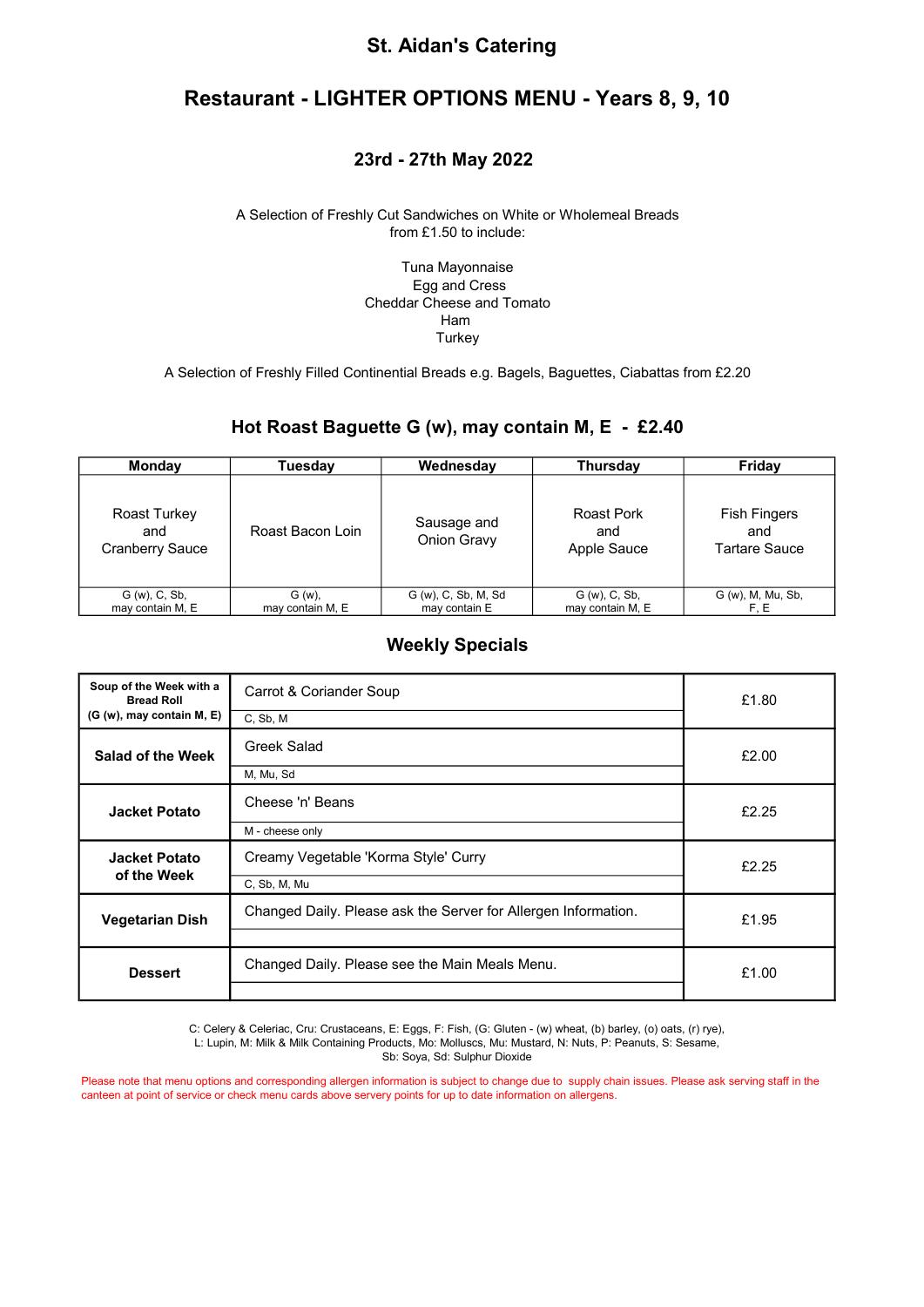#### Main Hall - YEAR 7 MENU

### 23rd - 27th May 2022

#### Meal Deal 11 - The Lite Bite - £3.00

- A Selection of Freshly Cut Sandwiches on White or Wholemeal Bread
- A Piece of Fresh Fruit
- A Hot Pudding or Cake

#### Note: All our Homemade Cakes and Biscuits contain G (w, o), E, M, Sb, Sd

#### Meal Deal 12 - The Lite Bite - £3.00

| Monday    | Chicken Rogan Josh with Egg Fried Rice                        |
|-----------|---------------------------------------------------------------|
|           | G (w), C, Sb, M, Mu, E                                        |
| Tuesdav   | Fusilli Bolognese and Parmesan Cheese                         |
|           | G (w, b), C, Sb, F, M, E                                      |
| Wednesday | Chinese Chicken Leg with Soft Noodles                         |
|           | G (w), C, Sb, may contain N & P                               |
| Thursday  | Battered Chicken Burger in a Burger Bun with Fries and Relish |
|           | G (w), C, M, Mu, Sd, may contain S                            |
|           | Pasta with a Choice of Two Sauces:-                           |
| Friday    | Tomato & Basil  or<br><b>Cheddar Cheese</b>                   |
|           | G (w), C, Sb, Sd<br>G (w), C, Sb, M, E                        |

Meal Deal 2: To include a Choice of Fresh Fruit or a Piece of Cake or a Hot Pudding

#### Meal Deal 3 - Traditional - £3.00

| Monday         | Beef & Vegetable Stew, Yorkshire Pudding and New Potatoes     |
|----------------|---------------------------------------------------------------|
|                | G (w), C, Sb, M, E                                            |
|                | Rice Pudding and Raspberry Sauce                              |
|                | м                                                             |
|                | Roast Bacon Loin, Cajun Wedges and Glazed Carrots             |
| <b>Tuesday</b> | No Allergens                                                  |
|                | Chocolate Sponge with Chocolate Custard                       |
|                | G (w), E, M                                                   |
|                | Jacket Potato with Cheese 'n' Beans                           |
| Wednesday      | M - cheese only                                               |
|                | Apple & Raspberry Crumble with Custard                        |
|                | G (w), M, may contain Sb, E                                   |
|                | Vegetable Stroganoff and Braised Rice                         |
| Thursday       | C, Sb, M                                                      |
|                | <b>Fresh Fruit</b>                                            |
|                | No Allergens                                                  |
|                | Fish Cakes, Minted New Potatoes, Mushy Peas and Tartare Sauce |
| Friday         | G (w), F, M, Mu, E                                            |
|                | Treacle Sponge and Custard                                    |
|                | G (w), E, M                                                   |

Meal Deal 3: To include a Choice of Fresh Fruit or a Piece of Cake or a Hot Pudding

C: Celery & Celeriac, Cru: Crustaceans, E: Eggs, F: Fish, (G: Gluten - (w) wheat, (b) barley, (o) oats, (r) rye),<br>L: Lupin, M: Milk & Milk Containing Products, Mo: Molluscs, Mu: Mustard, N: Nuts, P: Peanuts, S: Sesame,

Sb: Soya, Sd: Sulphur Dioxide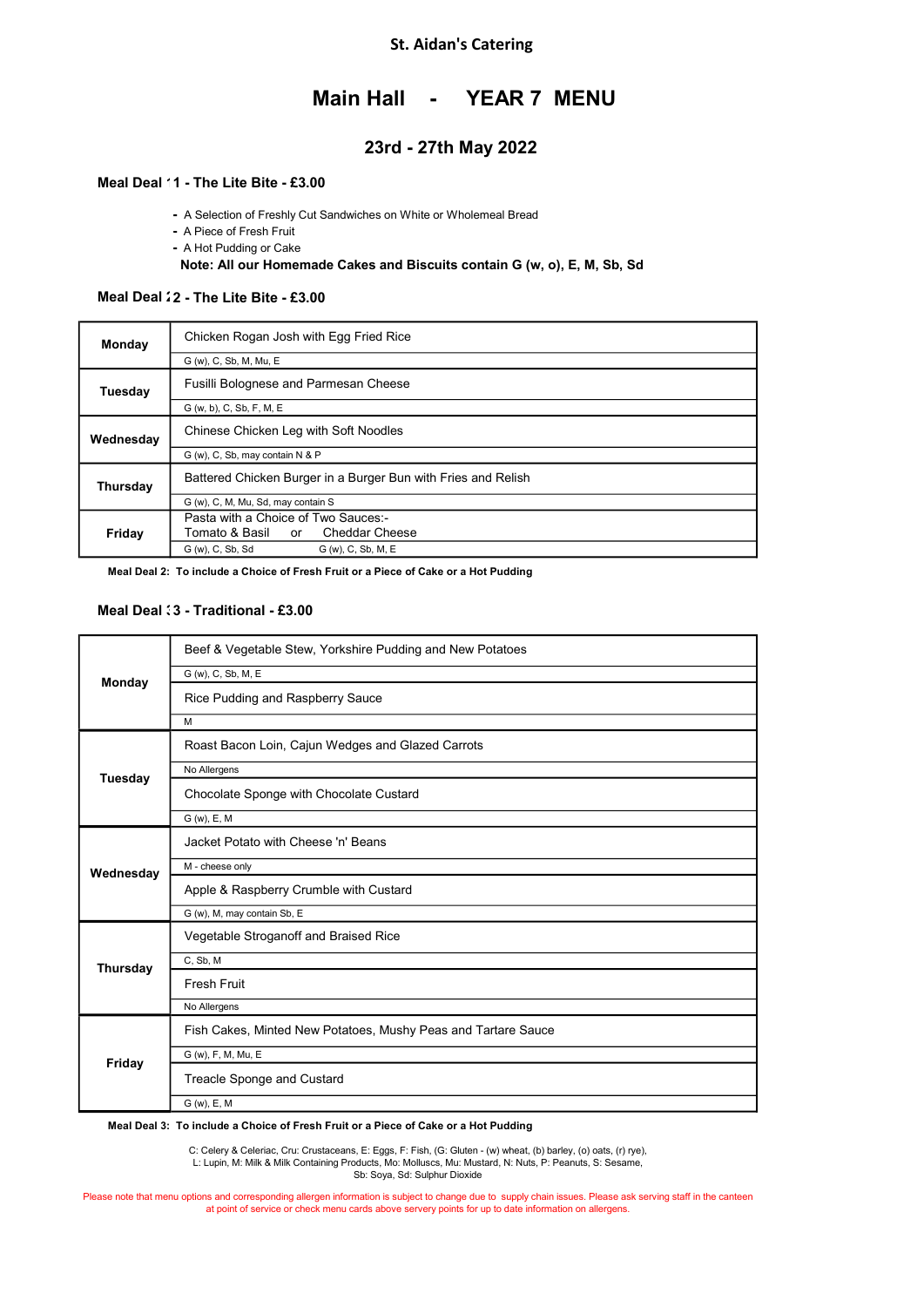# DELI BAR MENU

## 23rd - 27th May 2022

## Hot Roast Baguette G (w), may contain M, E - £2.40

| <b>Monday</b>                                        | <b>Tuesday</b>   | Wednesday                         | <b>Thursday</b>                                | <b>Friday</b>                                      |
|------------------------------------------------------|------------------|-----------------------------------|------------------------------------------------|----------------------------------------------------|
| <b>Roast Turkey</b><br>and<br><b>Cranberry Sauce</b> | Roast Bacon Loin | Sausage and<br><b>Onion Gravy</b> | <b>Roast Pork</b><br>and<br><b>Apple Sauce</b> | <b>Fish Fingers</b><br>and<br><b>Tartare Sauce</b> |
| $G(w)$ , $C$ , $Sb$ , may                            | $G(w)$ ,         | G (w), C, Sb, M, Sd,              | $G(w)$ , C, Sb, may                            | G (w), M, Mu, Sb,                                  |
| contain M, E                                         | may contain M, E | may contain E                     | contain M, E                                   | F.E                                                |

## Weekly Specials

| Wrap of the Week<br>G(w)              | <b>Chicken Caesar Wrap</b>                    | £2.25 |  |
|---------------------------------------|-----------------------------------------------|-------|--|
|                                       | G (w), E, M, Sd                               |       |  |
| Soup of the Week<br>with a Bread Roll | Carrot & Coriander Soup                       | £1.80 |  |
| (G (w), may contain<br>M, E           | C, Sb, M                                      |       |  |
| Salad of the Week                     | <b>Greek Salad</b>                            | £2.00 |  |
|                                       | M, Mu, Sd                                     |       |  |
| <b>Jacket Potato</b>                  | Cheese 'n' Beans                              | £2.45 |  |
|                                       | M - cheese only                               |       |  |
| <b>Jacket Potato</b><br>of the Week   | Creamy Vegetable 'Korma Style' Curry<br>£2.45 |       |  |
|                                       | C, Sb, M, Mu                                  |       |  |

C: Celery & Celeriac, Cru: Crustaceans, E: Eggs, F: Fish, (G: Gluten - (w) wheat, (b) barley, (o) oats, (r) rye), L: Lupin, M: Milk & Milk Containing Products, Mo: Molluscs, Mu: Mustard, N: Nuts, P: Peanuts, S: Sesame, Sb: Soya, Sd: Sulphur Dioxide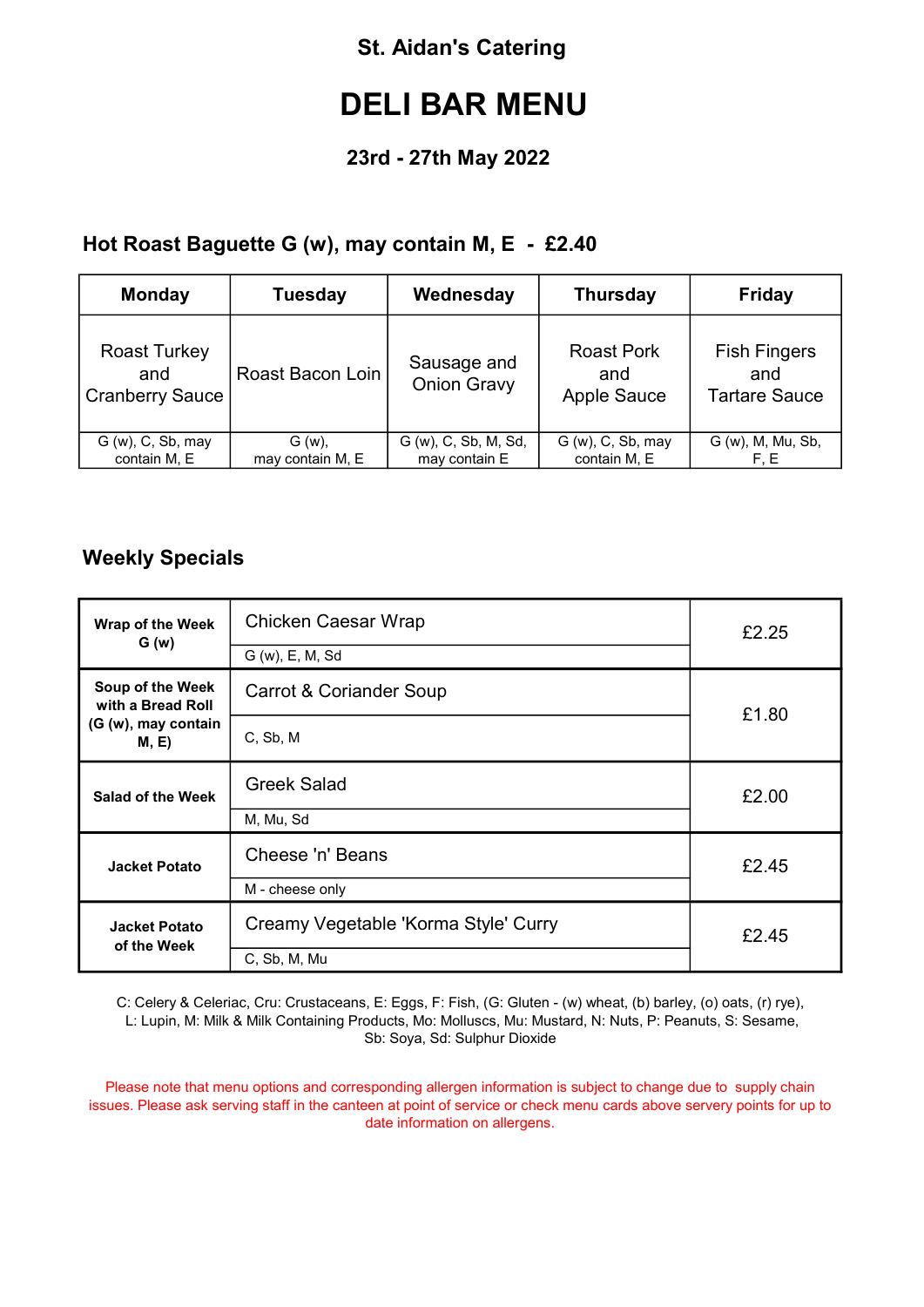# SIXTH FORM - LUNCH MENU

## 23rd - 27th May 2022

### Daily Special Options

|                 | Chicken Rogan Josh with Egg Fried Rice<br>G (w), C, Sb, M, Mu, E | £2.40 |
|-----------------|------------------------------------------------------------------|-------|
| <b>Monday</b>   |                                                                  |       |
|                 | Rice Pudding and Raspberry Sauce<br>M                            | £1.00 |
|                 |                                                                  |       |
|                 | Fusilli Bolognese and Parmesan Cheese                            | £2.40 |
| <b>Tuesday</b>  | G (w, b), C, Sb, F, M, E                                         |       |
|                 | Chocolate Sponge with Chocolate Custard                          |       |
|                 | G (w), E, M                                                      | £1.00 |
|                 |                                                                  |       |
|                 | Chinese Chicken Leg with Soft Noodles                            | £2.40 |
| Wednesday       | G (w), C, Sb, may contain N & P                                  |       |
|                 | Apple & Raspberry Crumble with Custard                           |       |
|                 | G (w), M, may contain Sb, E                                      | £1.00 |
|                 | Battered Chicken Burger in a Burger Bun with Fries and Relish    | £2.40 |
| <b>Thursday</b> | G (w), C, M, Mu, Sd, may contain S                               |       |
|                 | <b>Banoffee Pie</b>                                              | £1.00 |
|                 | G (w), M                                                         |       |
|                 | Chilli Con Carne with Braised Rice                               | £2.40 |
| <b>Friday</b>   | C. Sb                                                            |       |
|                 | Treacle Sponge and Custard                                       | £1.00 |
|                 | G (w), E, M                                                      |       |

#### Weekly Specials

| <b>Jacket Potato</b>                                               | Cheese 'n' Beans<br>M - cheese only                            | £2.25 |
|--------------------------------------------------------------------|----------------------------------------------------------------|-------|
| <b>Jacket Potato</b><br>of the Week                                | Creamy Vegetable 'Korma Style' Curry<br>C, Sb, M, Mu           | £2.25 |
| <b>Salad of the Week</b>                                           | Greek Salad<br>M, Mu, Sd                                       | £2.00 |
| <b>Vegetarian Dish</b>                                             | Changed Daily. Please ask the Server for Allergen Information. | £1.95 |
| Soup of the Week with<br>a Bread Roll<br>(G (w), may contain M, E) | Carrot & Coriander Soup<br>C, Sb, M                            | £1.80 |
| Wrap of the Week<br>G(w)                                           | Chicken Caesar Wrap<br>G (w), E, M, Sd                         | £2.25 |

C: Celery & Celeriac, Cru: Crustaceans, E: Eggs, F: Fish, (G: Gluten - (w) wheat, (b) barley, (o) oats, (r) rye), L: Lupin, M: Milk & Milk Containing Products, Mo: Molluscs, Mu: Mustard, N: Nuts, P: Peanuts, S: Sesame,

Sb: Soya, Sd: Sulphur Dioxide